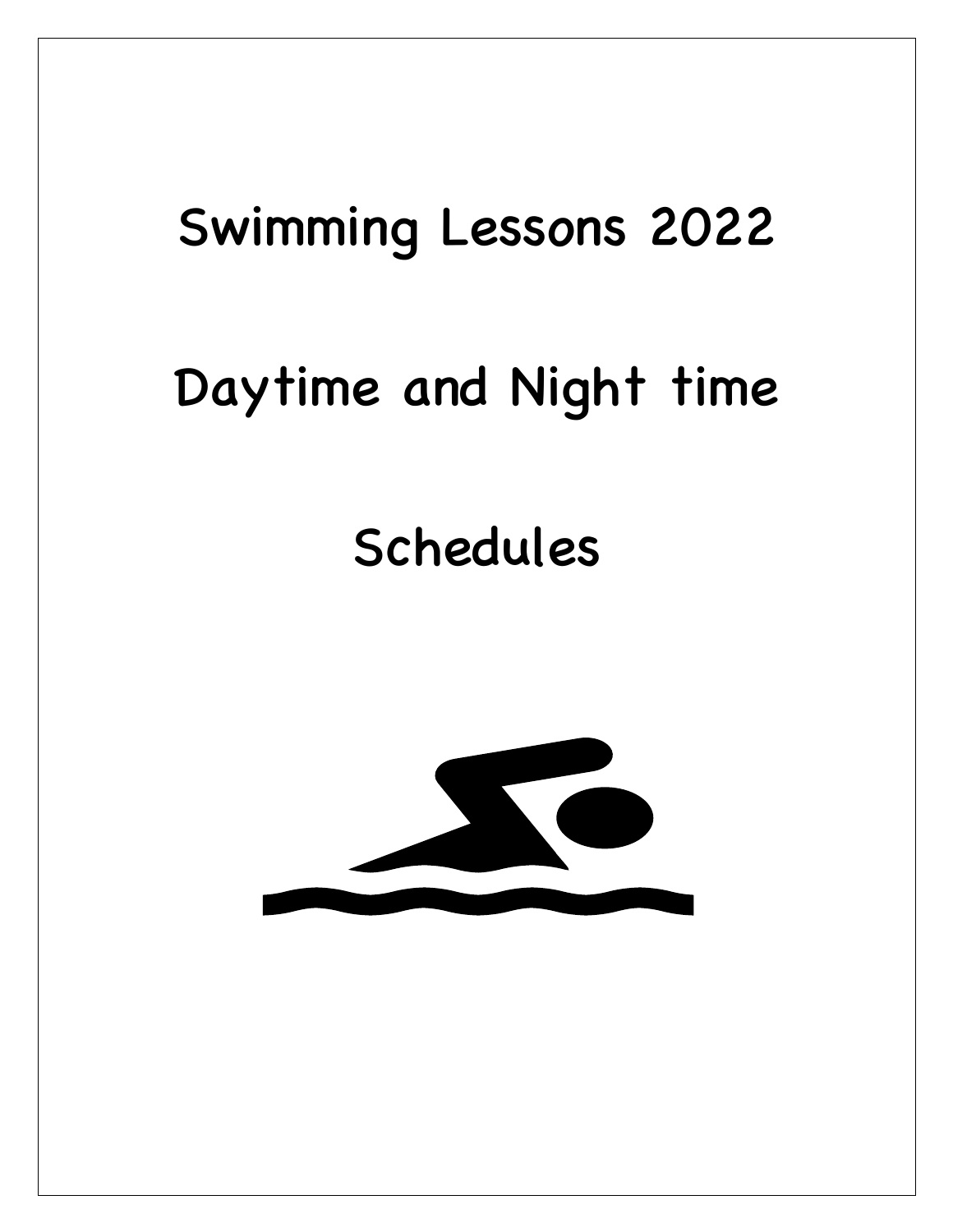Registration Process:

To register for the summer swim lessons, please choose one of the following options:

1. Attend "Registration Night" at the Bold Community Pool on Tuesday, April 26<sup>th</sup> from 6:00pm to 7:00pm.

2. Mail registration by using the address on the next sheet or give to classroom teacher to route to the Pool Office.

3. In-person after April  $26<sup>th</sup>$  or by appointment call 320-523-1031 ext 3152.

We will accept registrations beginning Tuesday, April 26<sup>th</sup> at Registration Night.

We will also be taking registrations on Saturday, April 30<sup>th</sup> from 9:00am to 11:00am at the YMCA Healthy Kids Event at BOLD Schools.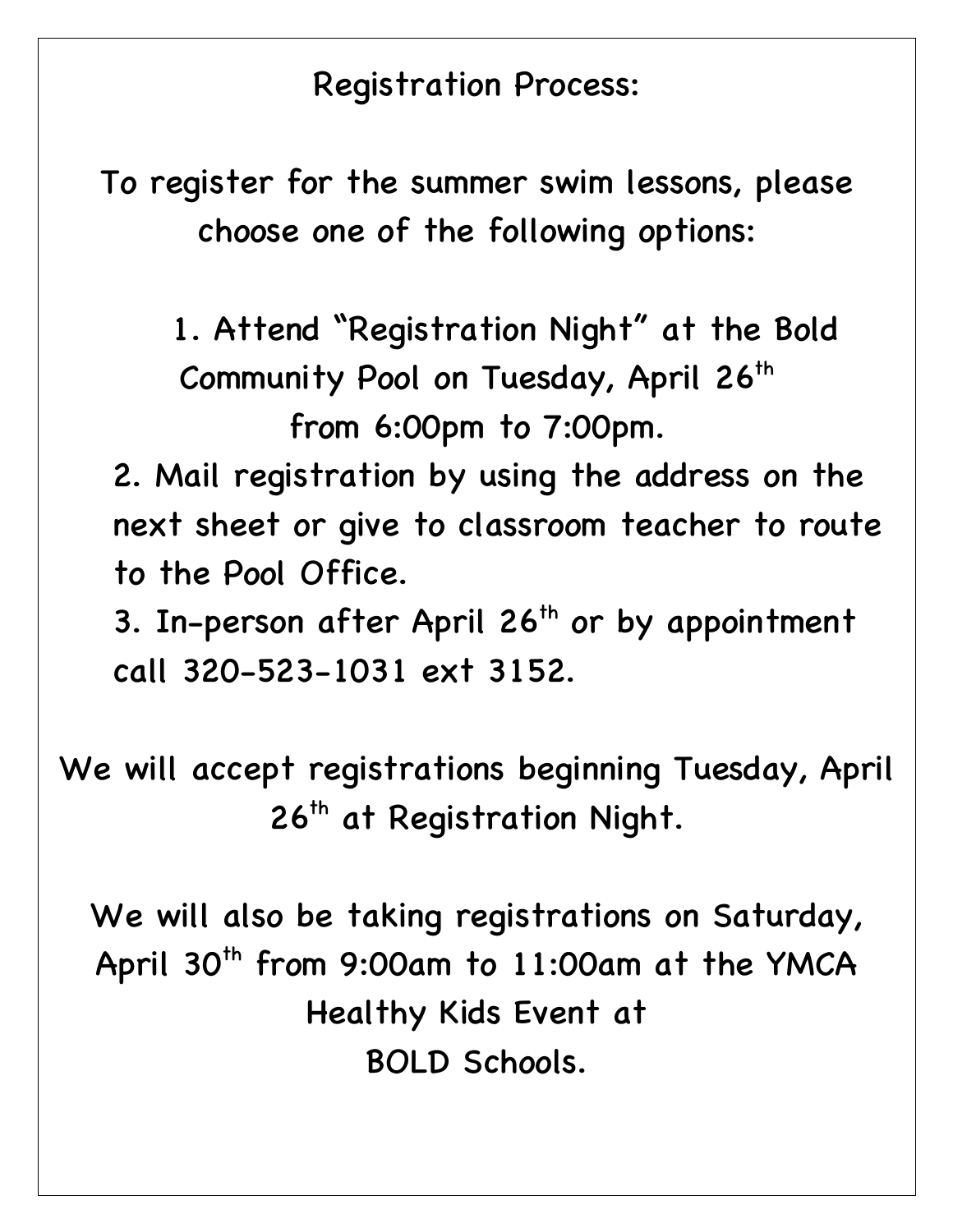## 2022 Swimming Lesson Schedule BOLD Community Pool

AM Session I: June 6 – June 17 Session II: June 20 - July 1

AM Session III: July 11 - 22

PM Session I: June 6<sup>th</sup> - June 23<sup>rd</sup> PM Session II: July 11 - August 2<sup>nd</sup>

#### CHILDREN ENTERING KINDERGARTEN IN THE FALL OF 2022 CAN START LEVEL 1 SWIMMING LESSONS **Class Size Limited to 6!**

### Schedule:

| $5:45 - 7:30$ AM                                                                                               | Early Morning Lap Swim Monday / Wednesday / Friday                                                               |                                                         | June - August      |  |
|----------------------------------------------------------------------------------------------------------------|------------------------------------------------------------------------------------------------------------------|---------------------------------------------------------|--------------------|--|
|                                                                                                                | Session One(M-F)                                                                                                 | Session Two(M-F)                                        | Session Three(M-F) |  |
| $8:00 - 8:45$ AM                                                                                               | Levels 1, 2, 3, Combo 5/6                                                                                        | 1,2,3 Combo 5/6                                         | 2,4, Combo 5/6     |  |
| $9:00 - 9:45$ AM                                                                                               | Levels 2, 3, 4, Combo 5/6                                                                                        | 1,2,3,4                                                 | 1,3,4              |  |
| 10:00 - 10:45 AM                                                                                               | Levels 1,2,3,4                                                                                                   | 2,3,4                                                   | 2,3, Combo 5/6     |  |
| $11:00 - 11:45$ AM                                                                                             | Levels 1,2,3,4                                                                                                   | 1,3,4,                                                  | 1,2,4              |  |
| 12:00 - 12:45 PM                                                                                               | Levels 3, 4, Combo 5/6                                                                                           | 4, Combo 5/6                                            | 4, Combo 5/6       |  |
|                                                                                                                |                                                                                                                  | ** May add Levels if needed (Session 2 & 3)             |                    |  |
| $1:30 - 3:30 P.M$                                                                                              | Open Swim MONDAY THROUGH FRIDAY UNTIL August 5th (No Weekends)                                                   |                                                         |                    |  |
|                                                                                                                |                                                                                                                  | **NO Open Swim July 4 <sup>th</sup> and 5 <sup>th</sup> |                    |  |
|                                                                                                                | 5:30 - 6:30 PM Class (M/W) Adult PM Lap Swim/Water Exercise                                                      |                                                         |                    |  |
|                                                                                                                | 5:00 - 5:30 PM Pre-School (T/TH) Ages 4- 5 years Without Parent in Water *June 6th-June 23rd.                    |                                                         |                    |  |
|                                                                                                                | 5:30 - 6:00 PM Pre-School (T/Th) Ages 4- 5 years Without Parent in Water *June 6th-June 23rd.                    |                                                         |                    |  |
|                                                                                                                | 6:00 - 6:30 PM Parent/Child (T/Th)6 Months to 3 Years with Parent in Water *June 6th-June 23rd.                  |                                                         |                    |  |
|                                                                                                                |                                                                                                                  |                                                         |                    |  |
| 5:30 - 6:00 PM (T/TH) L 1 & L 2 (must have passed L1) (6 Lessons) July 11th-Aug 2 (No Class 26 <sup>th</sup> ) |                                                                                                                  |                                                         |                    |  |
|                                                                                                                | 6:00 - 6:45 PM $(T/TH) L 3$ & L 3 (must have passed L2) (6 Lessons) July 11th-Aug 2 (No Class 26 <sup>th</sup> ) |                                                         |                    |  |
|                                                                                                                |                                                                                                                  |                                                         |                    |  |
| $7:00 - 8:30 P.M$                                                                                              | FAMILY Open Swim Tuesdays and Thursdays until August 4th                                                         |                                                         |                    |  |
|                                                                                                                | No AM/PM Lap Swim July 4 <sup>th</sup> and No Family Swim July 5 <sup>th</sup> and July 26th                     |                                                         |                    |  |
|                                                                                                                |                                                                                                                  |                                                         |                    |  |
| *Price Swimming Lesson AM Class Level 1-6 \$85.00 per child/per session*Family Cap \$210.00 /session           |                                                                                                                  |                                                         |                    |  |
| ** PM Level Classes in July \$70.00 per child **Preschool and Parent/Child in June \$45.00                     |                                                                                                                  |                                                         |                    |  |
| Scholarship Available from Bio-Legacy, please contact Pool Coordinator                                         |                                                                                                                  |                                                         |                    |  |
|                                                                                                                |                                                                                                                  |                                                         |                    |  |
|                                                                                                                |                                                                                                                  |                                                         |                    |  |
|                                                                                                                | *Make checks Payable to: BOLD Community Pool ** Mailing Registration: BOLD Community Pool                        |                                                         |                    |  |
|                                                                                                                |                                                                                                                  | ATTN: Tracey Johnson                                    |                    |  |
|                                                                                                                |                                                                                                                  | 701 South 9th Street                                    |                    |  |
|                                                                                                                |                                                                                                                  | Olivia, MN 56277                                        |                    |  |
|                                                                                                                | More information on the next page                                                                                |                                                         |                    |  |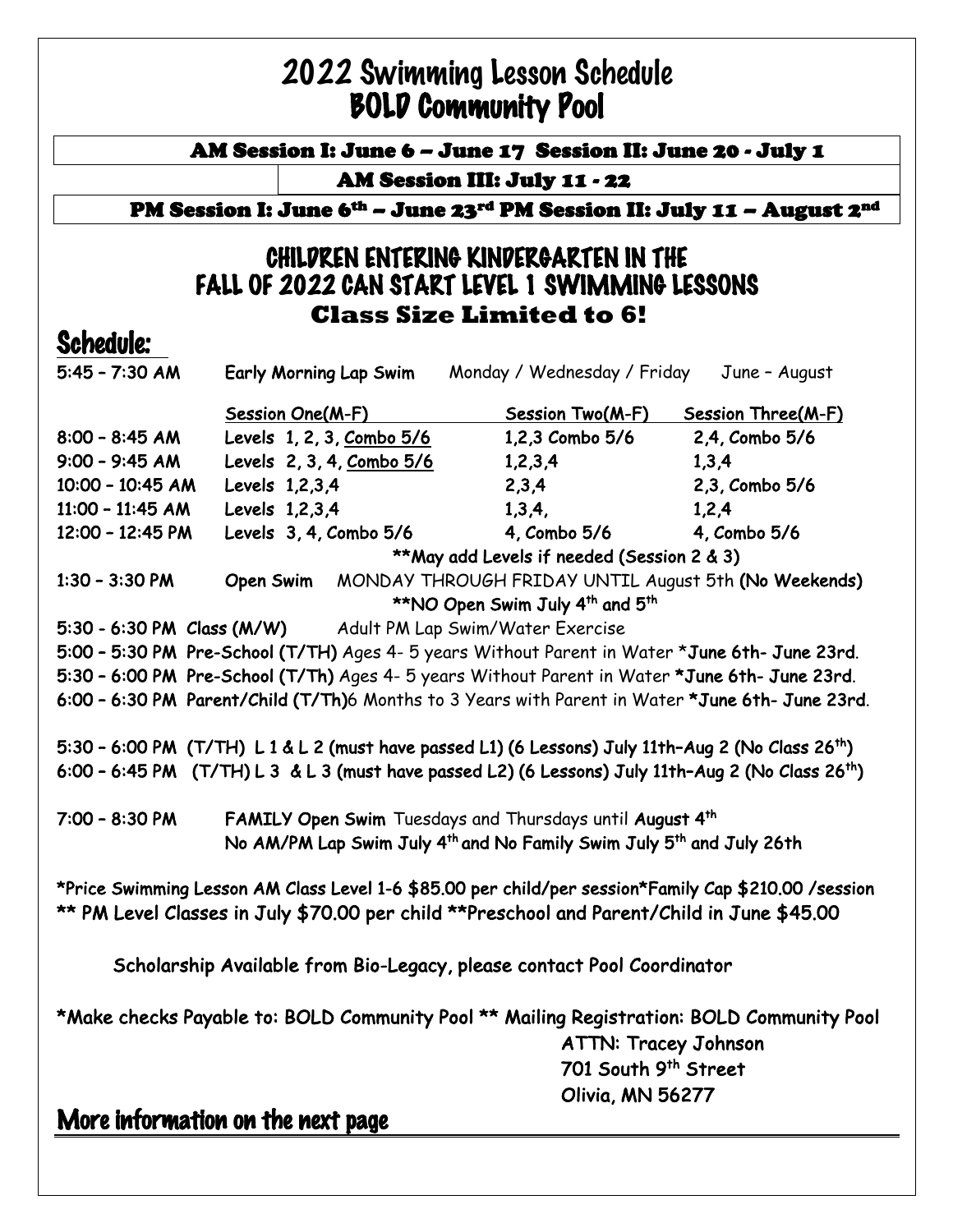### GENERAL INFORMATION:

- **\* Children should shower before class and shower/dress after swimming as independently as possible. When their schedule permits, they should arrive in their suits and change afterward.**
- **\* Please do not bring valuables to the pool. BOLD is not responsible for any lost or stolen items.**
- **\* No food or beverages in the pool area.**

### COURSE INFORMATION June and July pm:

| Parent & Child Swim          | Tuesdays/Thursdays; June 7-June 23 (6 lessons), \$45.00/Session   |
|------------------------------|-------------------------------------------------------------------|
| <b>Pre-School Swim</b>       | Tuesdays/Thursdays; June 7-June 23 (6 lessons), \$45.00/Session   |
| Level $1 - 3$                | Tuesdays/Thursdays: July 11-August 2 (6 lessons), \$70.00/Session |
| (No Class 26 <sup>th</sup> ) |                                                                   |

| Private Lessons | Available most week nights or on weekends; Pre-Registration Required!                              |
|-----------------|----------------------------------------------------------------------------------------------------|
|                 | $\frac{1}{2}$ hour lesson - \$30.00/person/lesson and additional information is available from the |
|                 | Coordinator (ex: longer time, more kids, etc.)                                                     |
|                 | Please call 320-523-1031 x 3152 to register!                                                       |

## OPEN SWIM PRICES:

| Afternoon Open Swim       | \$3.00/person/time                                    |
|---------------------------|-------------------------------------------------------|
| Family Open Swim          | \$5.00/Family Cap or \$3.00 for One Person            |
| Punch Card                | \$25.00 (\$30.00 value)                               |
|                           | (Card on file @ pool office) to be used by August 5th |
| Single Season Pass        | \$80.00 (Summer Program Dates)                        |
| <b>Family Season Pass</b> | \$130.00 (Summer Program Dates)                       |
| AM/PM Lap Swim            | \$3.00/person/time or Summer Season Pass              |

**Please contact the Pool Coordinator with any questions: Tracey Johnson, Pool Coordinator 320-523-1031 ext 3152 tracey.johnson@bold.k12.mn.us**

#### **Other Pool Activities:**

**\* Big Kandi Water Safety Event at Kandi Park 2 - June 18th**

**\*\* Kids Tri coming back to Bold Community Pool - July 26th.**

**\*\*\* 4-H Swim Team Program available this summer starting in June-July**

#### **\*\*\*\* Orcas Swim Team starting September of 2022 See flyer for more information**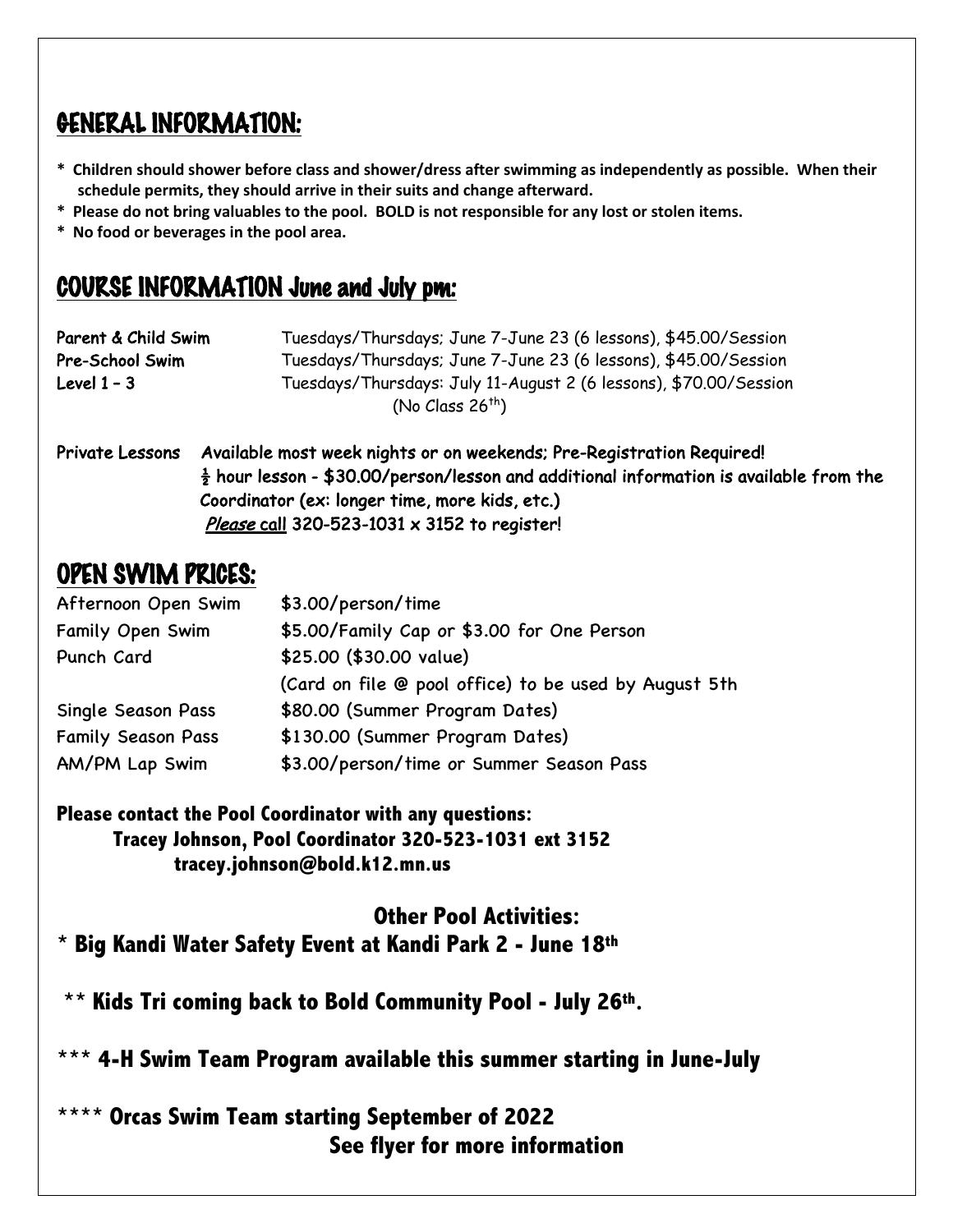| <b>Summer Swim Program Worksheet 2022</b><br>Complete and return to the BOLD Community Pool Office when registering.<br><b>Please Fill Out One Sheet per Child</b>                               |                                                                                                                              |             |                                                                                      |  |  |
|--------------------------------------------------------------------------------------------------------------------------------------------------------------------------------------------------|------------------------------------------------------------------------------------------------------------------------------|-------------|--------------------------------------------------------------------------------------|--|--|
|                                                                                                                                                                                                  |                                                                                                                              |             |                                                                                      |  |  |
| <b>Swimming</b> Session, Level and Time of Lesson Must be listed Below!<br>** PLEASE MAKE SURE WE HAVE PHONE NUMBERS AND EMAILS (So we are able to contact<br>you with possible changes/updates) |                                                                                                                              |             |                                                                                      |  |  |
|                                                                                                                                                                                                  | <b>1st Choice (Very Limited Class Size)</b>                                                                                  |             |                                                                                      |  |  |
| <b>Session</b>                                                                                                                                                                                   | Level                                                                                                                        | <b>Time</b> |                                                                                      |  |  |
|                                                                                                                                                                                                  |                                                                                                                              |             |                                                                                      |  |  |
|                                                                                                                                                                                                  |                                                                                                                              |             | ****NOTE: IF First request can be honored, NO Phone Call Will be made to confirm**** |  |  |
| <b>2nd Choice</b><br><b>Session</b>                                                                                                                                                              | Level                                                                                                                        | <b>Time</b> |                                                                                      |  |  |
|                                                                                                                                                                                                  |                                                                                                                              |             |                                                                                      |  |  |
|                                                                                                                                                                                                  | ** If second requested is used, a follow up call will be made to confirm**                                                   |             |                                                                                      |  |  |
| FEE: \$85.00 AM Session per child/per session for AM Levels with a Max of \$210.00 per<br>session                                                                                                |                                                                                                                              |             |                                                                                      |  |  |
| FEE: \$45.00 per child for Preschool Lessons or Parent and Child with a Max of \$100.00                                                                                                          |                                                                                                                              |             |                                                                                      |  |  |
| FEE: \$70.00 per child for PM Lessons - Level 1, Level 2, Level 3 at 5:00-5:45pm (July) Max of<br>\$190.00                                                                                       |                                                                                                                              |             |                                                                                      |  |  |
| ***Payment must accompany registration                                                                                                                                                           |                                                                                                                              |             |                                                                                      |  |  |
|                                                                                                                                                                                                  | <b>Make Checks Payable to BOLD Community Pool</b><br><b>Attn: Tracey Johnson</b><br>701 South 9th Street<br>Olivia, MN 56277 |             |                                                                                      |  |  |
| Please Call Pool Coordinator, Tracey Johnson, with questions 320-523-1031 ext 3152                                                                                                               |                                                                                                                              |             |                                                                                      |  |  |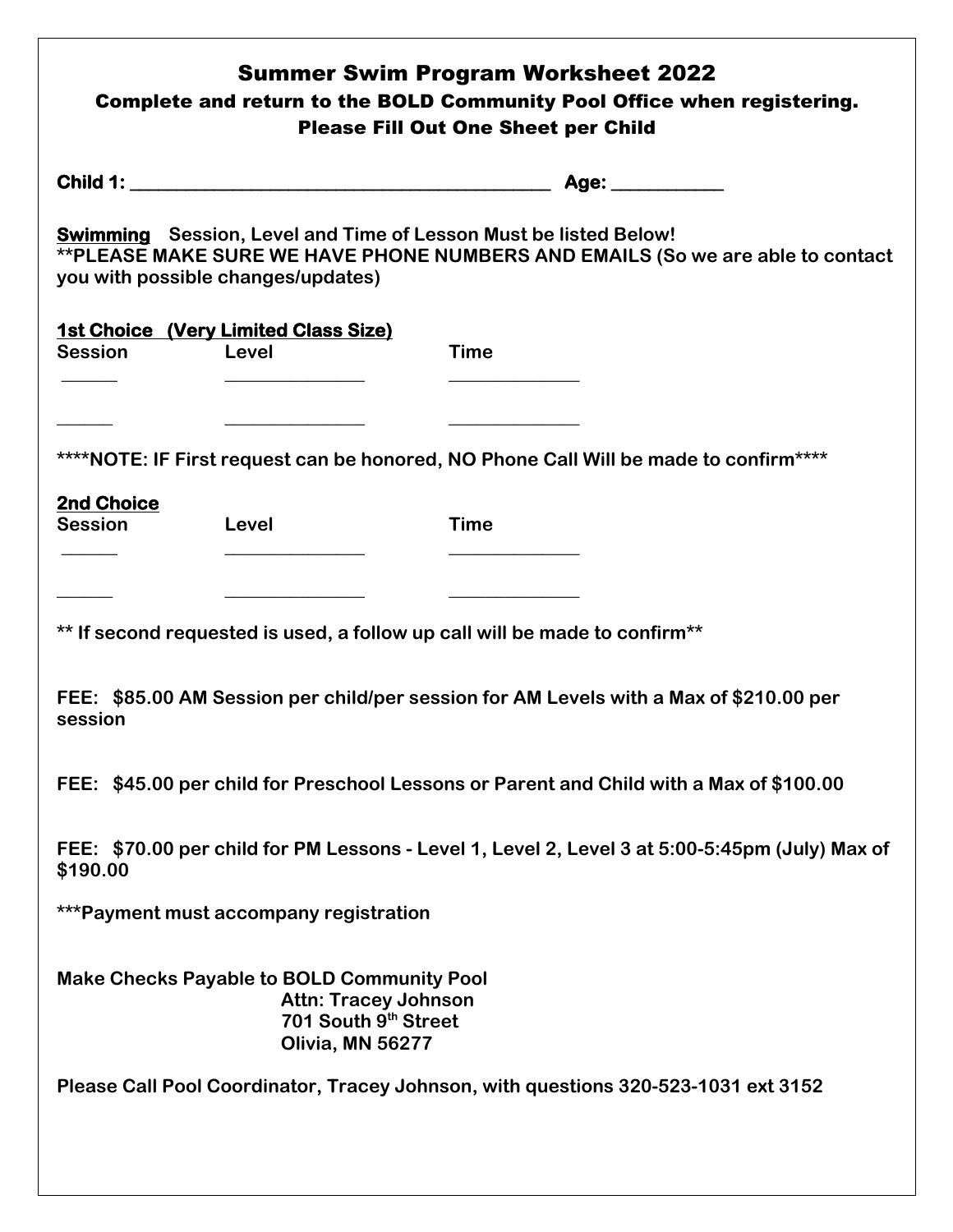| <b>Bold Community Pool Summer Program Registration</b>                                                                                                                                                                                                                                                                                        |                                                                                  |  |  |  |
|-----------------------------------------------------------------------------------------------------------------------------------------------------------------------------------------------------------------------------------------------------------------------------------------------------------------------------------------------|----------------------------------------------------------------------------------|--|--|--|
|                                                                                                                                                                                                                                                                                                                                               | Birth Date___________                                                            |  |  |  |
|                                                                                                                                                                                                                                                                                                                                               |                                                                                  |  |  |  |
|                                                                                                                                                                                                                                                                                                                                               |                                                                                  |  |  |  |
|                                                                                                                                                                                                                                                                                                                                               |                                                                                  |  |  |  |
|                                                                                                                                                                                                                                                                                                                                               |                                                                                  |  |  |  |
|                                                                                                                                                                                                                                                                                                                                               |                                                                                  |  |  |  |
|                                                                                                                                                                                                                                                                                                                                               |                                                                                  |  |  |  |
|                                                                                                                                                                                                                                                                                                                                               |                                                                                  |  |  |  |
|                                                                                                                                                                                                                                                                                                                                               |                                                                                  |  |  |  |
|                                                                                                                                                                                                                                                                                                                                               |                                                                                  |  |  |  |
| In Case of Emergency Contact:                                                                                                                                                                                                                                                                                                                 |                                                                                  |  |  |  |
| $1).$ $\overline{\phantom{a}}$                                                                                                                                                                                                                                                                                                                | Phone $\sharp$ _________________                                                 |  |  |  |
|                                                                                                                                                                                                                                                                                                                                               | Phone # _______________                                                          |  |  |  |
| <b>Medical Release</b>                                                                                                                                                                                                                                                                                                                        |                                                                                  |  |  |  |
| In case of an accident, I hereby give permission to the BOLD Pool Staff to administer<br>emergency care and first aid or to transport my son/daughter to the RC Hospital & Clinics, in<br>the event I cannot be reached by telephone.                                                                                                         |                                                                                  |  |  |  |
|                                                                                                                                                                                                                                                                                                                                               | Date_____________                                                                |  |  |  |
|                                                                                                                                                                                                                                                                                                                                               | ,我们也不会有什么。""我们的人,我们也不会有什么?""我们的人,我们也不会有什么?""我们的人,我们也不会有什么?""我们的人,我们也不会有什么?""我们的人 |  |  |  |
| <b>Non-refundable Fees</b>                                                                                                                                                                                                                                                                                                                    |                                                                                  |  |  |  |
| I understand that if my child does not abide by the rules and regulations of the Summer Swim<br>Program, that he/she will be removed from the program at the discretion of the instructor<br>and pool coordinator. I waive and release the Bold Community Pool and all summer staff<br>from any liability if any injury occurs with my child. |                                                                                  |  |  |  |
|                                                                                                                                                                                                                                                                                                                                               |                                                                                  |  |  |  |
|                                                                                                                                                                                                                                                                                                                                               |                                                                                  |  |  |  |